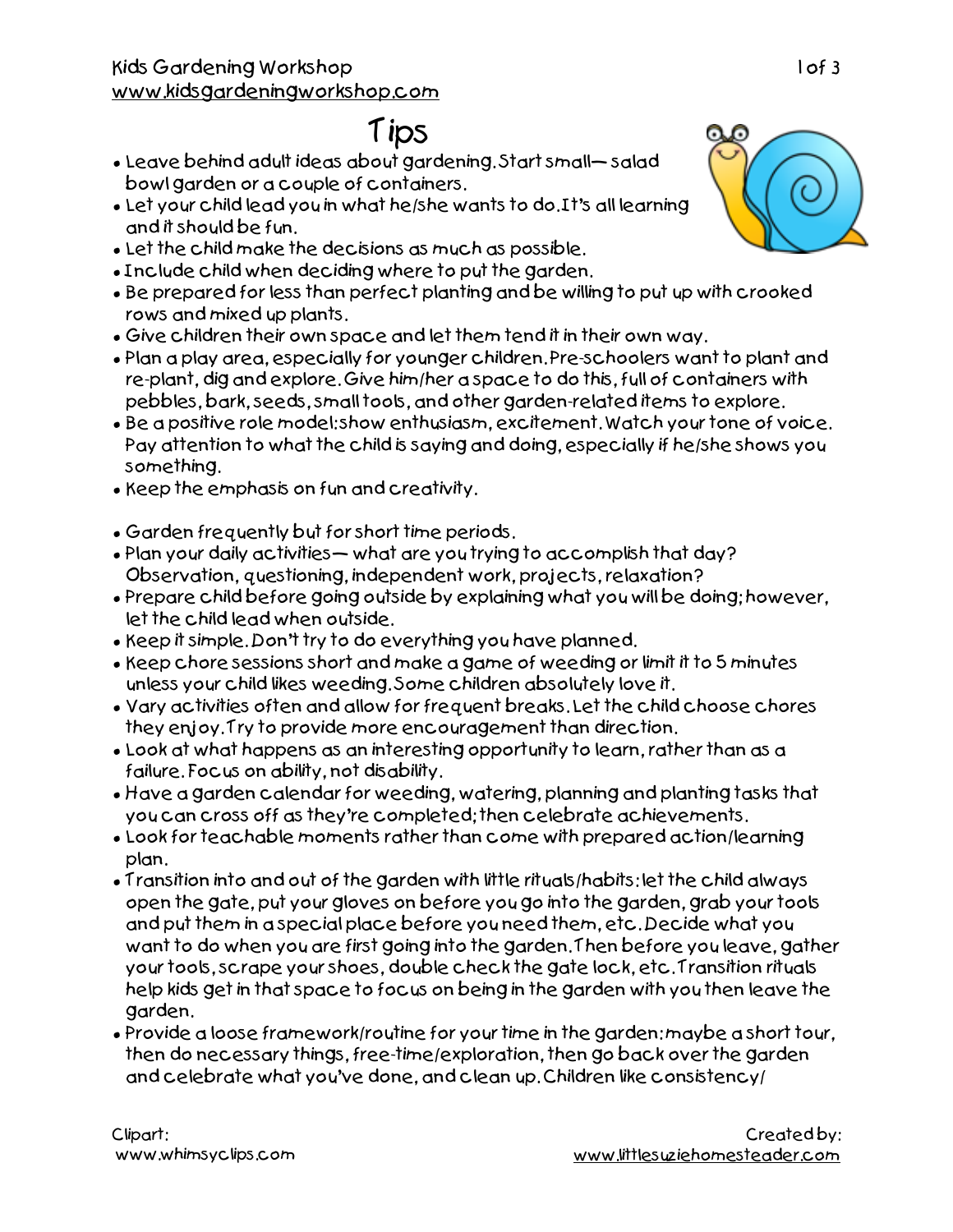structure within which they can show their independence. Chaos is frightening so provide a framework/routine and allow for things to just happen within it.

- Be a guide, explorer, and learner with your child. If you don't know, say it and then look it up together.
- Ask guiding questions: how large, where does it live, how do you think it…
- Talk about what is required for a successful garden.
- Help your child succeed by sharing your garden know-how.
- Be familiar with what's going on in your garden space by reading, walking around before or doing a little research.
- Create a budget— soil, seeds, plants, landscaping elements add up quickly.
- Test the soil, choose a well-drained, sunny site, add lots of soil amendments and mulch.
- Teach that growing a healthy garden begins with good soil.
- Explain what plants need to eat and drink.
- Allow your child to select planters/containers if doing container gardening— use imagination, almost anything that holds soil and has good drainage can be used.
- Be prepared for children to get attached to weeds and not want to get rid of them.
- Be prepared for your child to prefer digging in the dirt so set aside as small area for digging.
- Keep drinks and snacks available.
- Use small hand tools, old spoons, and plastic tool sets, rakes, hoes, spades, and gloves or spoons, measuring cups, spatulas.
- Buy tools at yard sales to off-set costs.
- Bigger seeds are easier to manage for smaller or less coordinated hands.
- Mix small seeds with sand or peat moss and sprinkle from a spice jar for better distribution.
- Plant things that are quick and easy to grow that the child likes (snap peas instead of beets)
- Encourage enthusiasm by planting seeds that mature quickly and are large enough for a child to easily handle.
- Take pictures of the child's gardening activities and display the pictures.
- Invite others to visit the garden or view your projects.
- Get others to help— parents, grandparents, siblings, sitters, extended family.
- Document building your site: video, photos, journaling, artwork, etc.



- Add a water element.
- Add journaling.
- Add cooking.
- Add crafts.

Clipart: www.whimsyclips.com